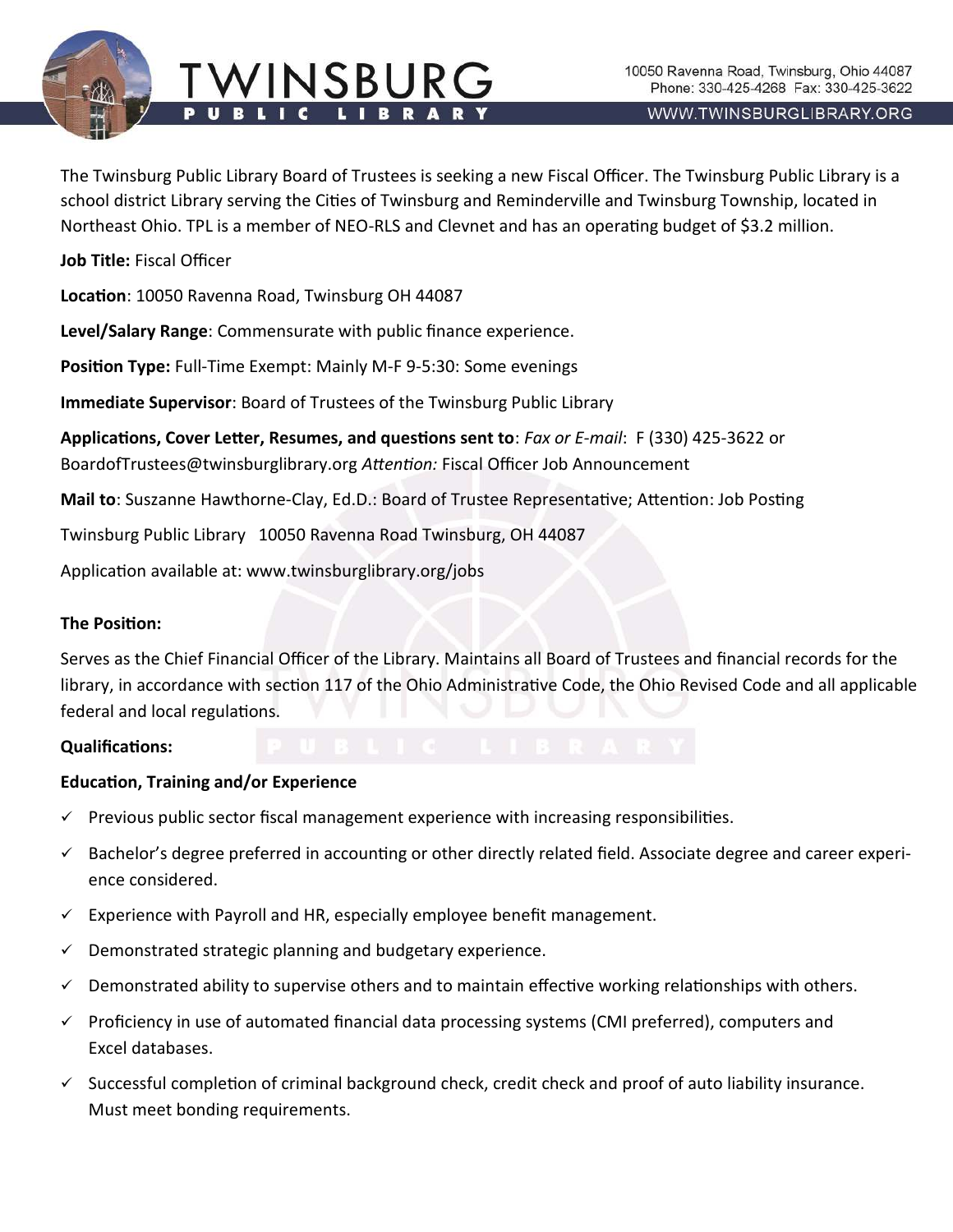## **Knowledge, Skills, Abilities and Personal Characteristics**

- $\checkmark$  Basic knowledge of accounting principles and practices with strong mathematical aptitude.
- $\checkmark$  Intermediate skill level in Microsoft Office applications, intranet, and internet usage.

WINSBUR

- $\checkmark$  Ability to operate standard office equipment including accurate 10-key skills; follow office procedures.
- Ability to maintain confidentiality and use appropriate judgment in handling information and records.
- $\checkmark$  Strong attention to detail; ability to perform duties with a high level of accuracy.
- $\checkmark$  Effective oral and written communication skills with strong customer service abilities.
- ✓ Ability to respond to common inquiries or complaints from, and effectively present information to patrons, co-workers, service workers and the public.
- ✓ Ability to establish and maintain a comprehensive record-keeping system and office procedures.
- $\checkmark$  Ability to work independently with minimal supervision.

## **Responsibilities**

- ✓ Maintains financial accountability for all library financial transactions per the Ohio Revised Code. These requirements mandate internal control mechanisms which include an encumbrance-based accounting system based upon budgeted appropriations and purchase order and voucher controls, treasury management, monthly financial reporting, and biennial audits.
- $\checkmark$  Provides oversight to Fiscal Office staff, treasury management, investment management and supervision of financial expenditures for vendor accounts and payroll.
- $\checkmark$  Receives and deposits all funds in authorized depositories according to protocol.
- ✓ Assures that all financial and personnel matters conform to the law (e.g., EEOC, HIPAA, ADA, etc.) and any policies established by the Board of Trustees. Acts as the Board's Compliance Officer in personnel, regulatory and legal matters.
- ✓ Produces specialized reports for benefits, salary surveys, tax reporting, regulatory agencies, and ad hoc reporting for third parties.
- $\checkmark$  Management responsibilities include hiring, coaching, managing, training, evaluating, counseling and interpreting policies and procedures for the Fiscal Department.
- $\checkmark$  Sets individual performance measurements for assigned staff and holds them accountable.
- $\checkmark$  Provides monthly, yearly, and ad hoc financial reports and statements to the Board of Trustees and library administration.